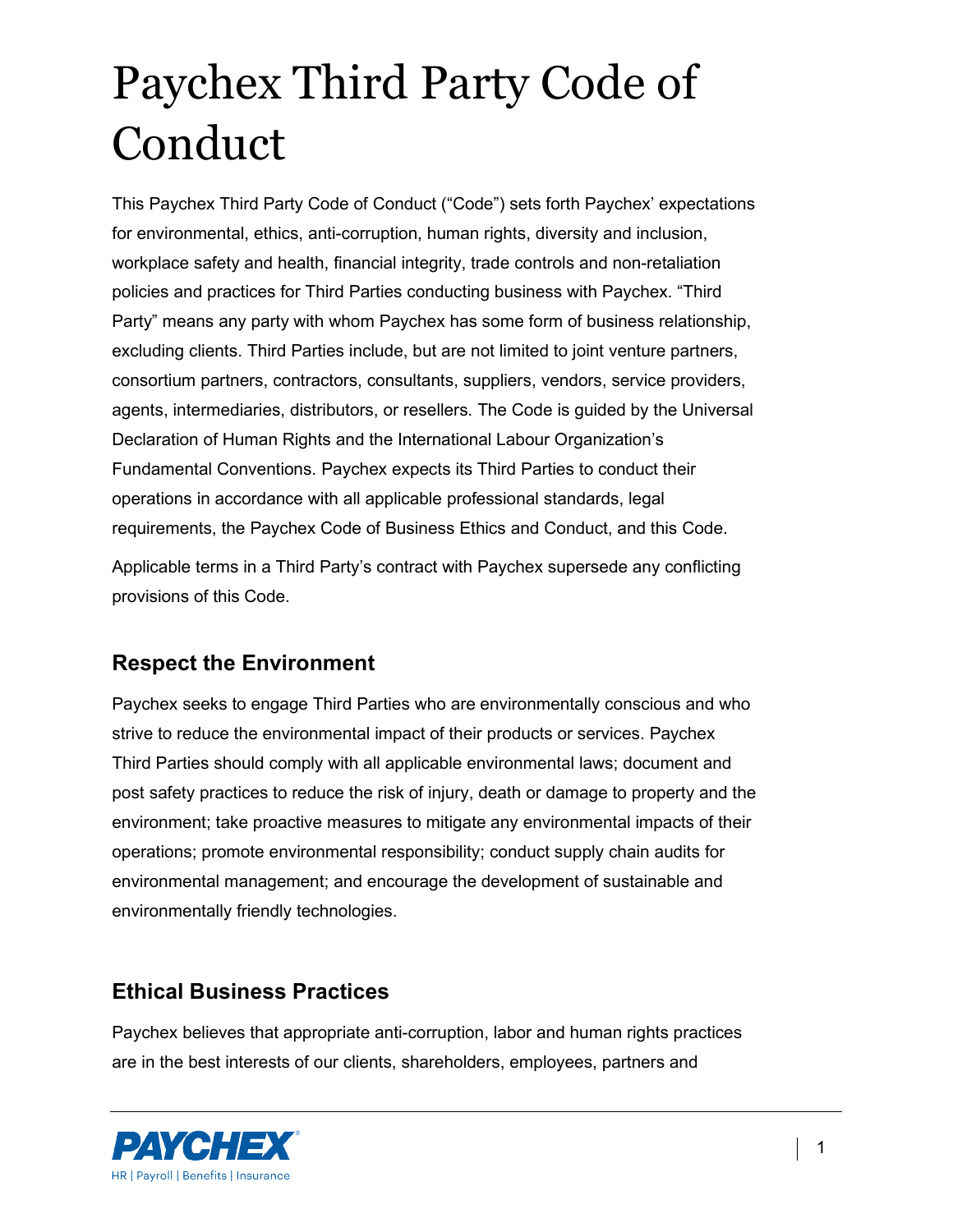communities. In respect of human rights, we expect our Third Parties to comply with Paychex' human rights and occupational health and safety policies; all applicable employment laws, including laws related to wages and hours and collective bargaining; ensure against the use of child or forced labor; promote freedom of association; and maintain policies and protections against workplace discrimination, violence, abuse and harassment.

To support anti-corruption regulations and ethics, Paychex Third Parties should not directly or indirectly provide or give money, gifts of more than nominal value, or other compensation benefiting Paychex or Paychex personnel in efforts to influence business decisions. Paychex Third Parties should not make payments or donations to political campaigns on behalf of Paychex or to gain favor or to influence Paychex business decisions, to benefit Paychex, or to increase the likelihood of working with Paychex.

#### **Value Inclusion and Diversity**

Paychex believes that a well-rounded combination of people and ideas fosters creativity and makes Paychex a stronger company. Paychex is committed to fostering an inclusive environment where we acknowledge, respect and employ all dimensions of diversity. Paychex Third Parties are expected to value and incorporate diversity and inclusion policies and practices in operations and their supply chain.

### **Supply Chain Audits**

Where applicable, Paychex may request Third Parties to provide mutually agreeable information regarding supply chain audits related to product safety.

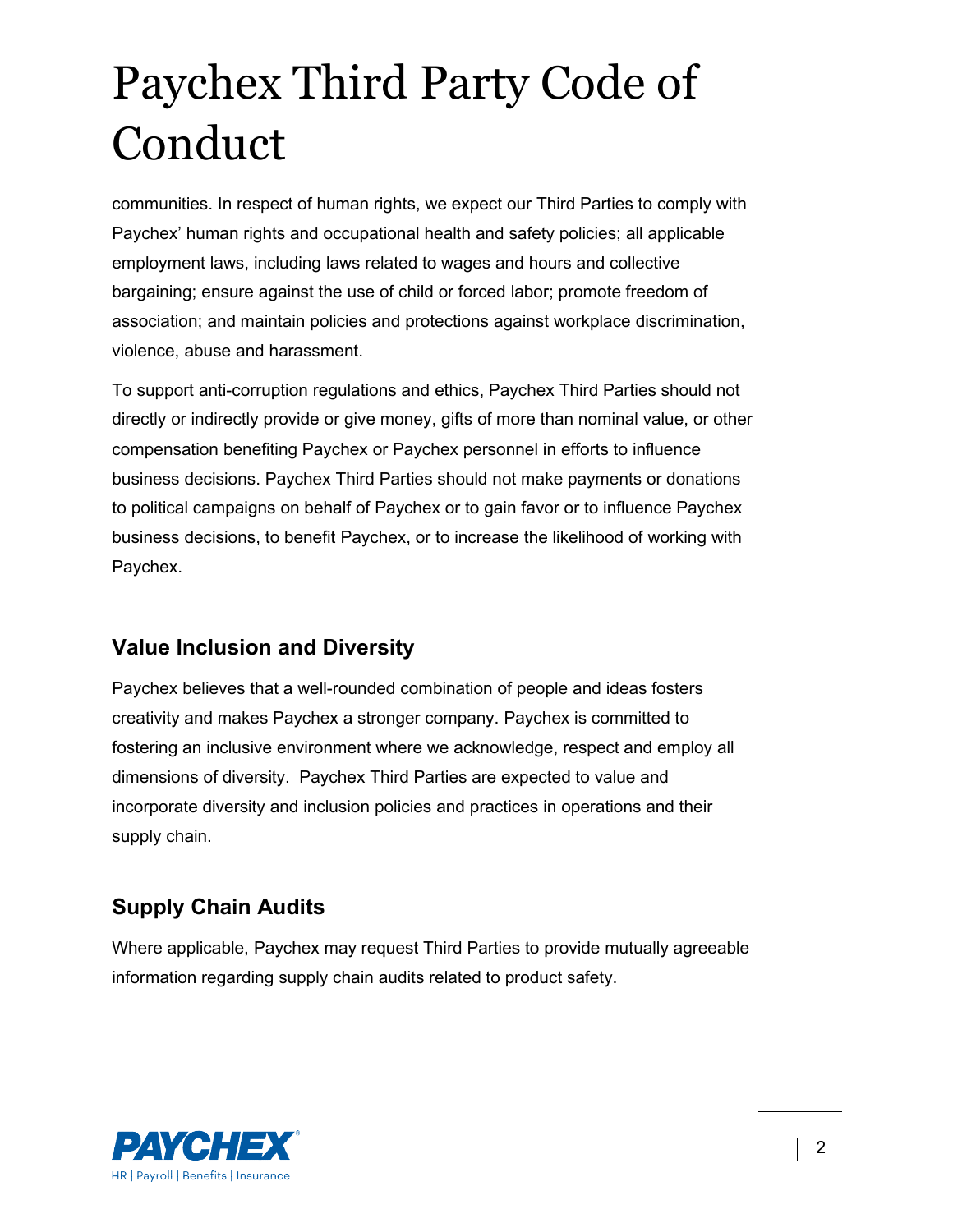#### **Workplace Safety and Health**

Paychex emphasizes workplace safety and health, and expects its Third Parties to incorporate health and safety management practices into all aspects of their business. Third Parties are expected to fully comply with all applicable safety and health laws, including in the areas of occupational safety, emergency preparedness, occupational injury and illness, industrial hygiene, physically demanding work, machine safeguarding, sanitation, food, and housing. Third Parties should minimize employee and visitor exposure to potential safety hazards by appropriately identifying, assessing and minimizing risk.

### **Financial Integrity**

All Third Party business dealings, structure, financial situation, and performance should be transparently performed and accurately reflected in their business books and records in accordance with applicable laws and regulations, as well as prevailing industry business practices. Paychex expects its Third Parties to have zero tolerance policies regarding corruption, misrepresentation, extortion, embezzlement, kickbacks, bribery and any other type of corrupt actions to obtain or retain business or to obtain an unfair or improper advantage.

### **Conflict Minerals**

All Third Parties are expected to ensure that products and goods supplied to Paychex do not contain metals or materials that are derived from minerals originating from conflict regions ("Conflict Minerals"). Conflict Minerals are minerals and their derivatives that directly or indirectly finance or benefit armed groups.